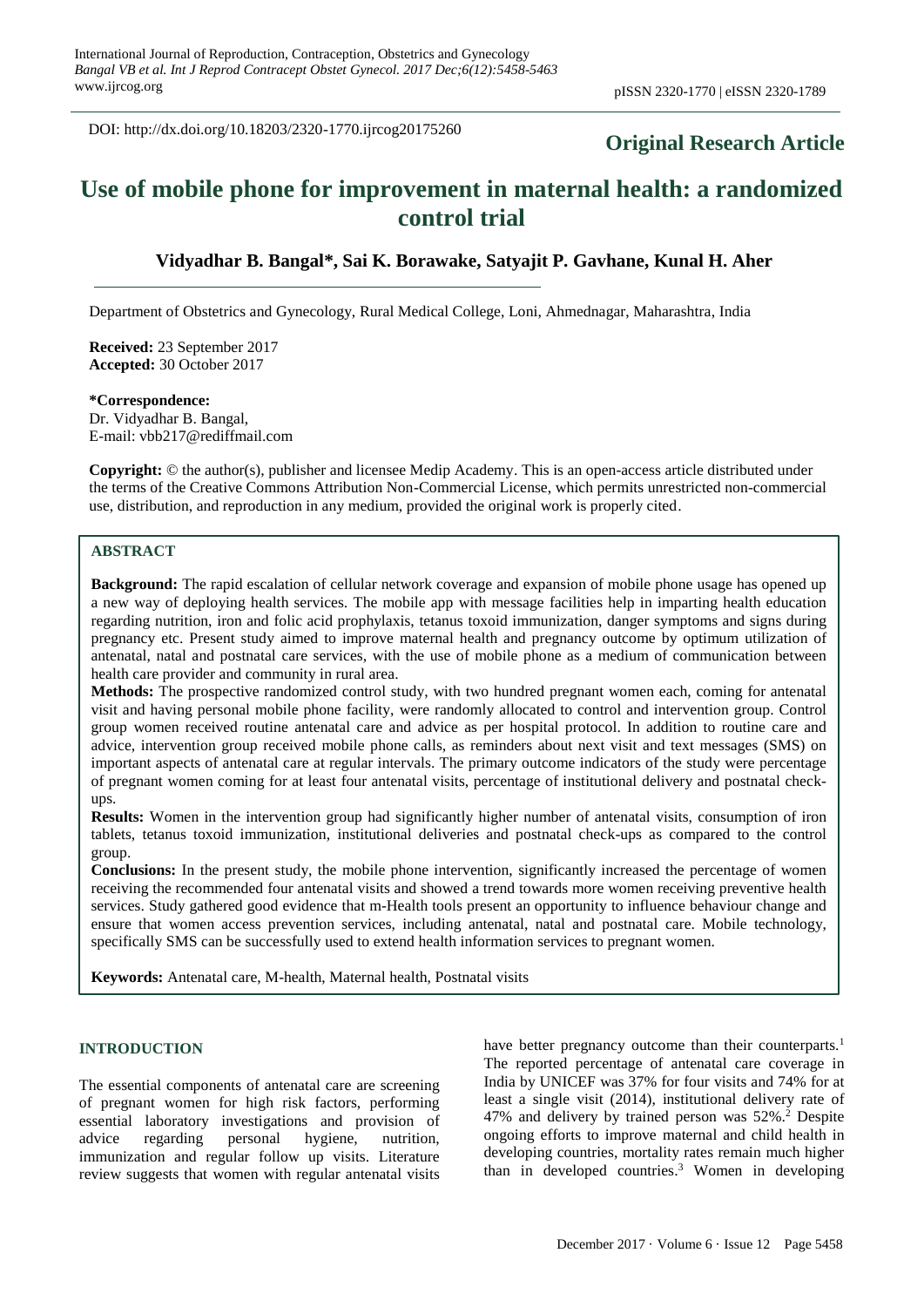regions face a lifetime risk of maternal death of 1 in 160, as compared with 1 in 3700 for women living in developed regions. <sup>4</sup> These inequalities are driven by many causes, one of which is limited access to preventive services. For example, in low- and middle-income countries, only about 52% of pregnant women receive the World Health Organization- (WHO) recommended minimum of four antenatal visits. 5

In India, last decade has witnessed extensive networking of mobile phones in rural area. With large number of service providers and large percentage of population with mobile facilities even in rural areas, there is definite scope of optimizing the use of mobile technology for improving maternal health care, especially the antenatal and postnatal period The field of m-Health, or mobile health, has been proposed as a potential solution to many of the challenges that developing countries face, including workforce shortages, lack of health information, limited training for health workers, and difficulty tracking patients. m-Health projects have been implemented all over the world, using mobile phones for record keeping, data collection, or patient communication. 6

In India, the use of mobile technology is underutilized in the area of health care delivery. The mobile app with message facilities can also help in imparting health education regarding nutrition, iron and folic acid prophylaxis, tetanus toxoid immunization, danger symptoms and signs during pregnancy etc. Community health awareness can be improved through mobile communication. Overall, it is a cost effective and feasible way to improve community participation in health care delivery in rural area.

#### **METHODS**

The prospective randomized control study on use of mobile phone in improvement of maternal health was carried out at Rural Medical College, Loni, Ahmednagar for a period of one year. Two hundred pregnant women each, coming for antenatal visit and having personal mobile phone facility, were randomly allocated to control and intervention group. Control group women received routine antenatal care and advice as per hospital protocol. In addition to routine care and advice, intervention group received mobile phone calls, as reminders about next visit and text messages (SMS) on important aspects of antenatal care at regular intervals. All women were advised for institutional delivery and to report for postnatal visits. The primary outcome indicators of the study were percentage of pregnant women coming for at least four antenatal visits, percentage of institutional delivery and postnatal check-ups. Secondary outcome measures were percentage of pregnant women who received prophylactic iron tablets for minimum three months, percentage of women who received injection tetanus toxoid, percentage of women who had undergone ultra-sonography for anomaly scan. Other measurable

indicators were total weight gain by pregnant woman during pregnancy, birth weight of baby, need for parenteral and blood transfusion, perinatal mortality and maternal medical and obstetrical complications.

#### **RESULTS**

Women in the intervention group had significantly higher number of antenatal visits as compared to the control group (Table 1). They visited clinic more often than prescribed minimum schedule of visits.

#### **Table 1: Distribution of cases as per total number of antenatal visits.**

| <b>Total number of</b> | Group        |                         |
|------------------------|--------------|-------------------------|
| antenatal visits       | A (Control)  | <b>B</b> (Intervention) |
|                        | $N=200$      | $N=200$                 |
| $1 - 2$                | 52 (26.00%)  | 06 (03.00%)             |
| $3-4$                  | 101 (50.50%) | 79 (39.50%)             |
| $5-6$                  | 33 (16.50%)  | 67 (33.50%)             |
| $>6$                   | 14 (07.00%)  | 48 (24.00%)             |
| Total                  | 200          | 200                     |
| ---                    |              |                         |

Chi square test p value-<0.0001-statistically significant

Women from intervention group (81%) had consumed iron and calcium tablets for more than three months, after enrolment in the study, as compared to women in control group (69%) (Table 2).

#### **Table 2: Distribution of cases as per consumption of oral hematinics drugs.**

| <b>Consumption of oral</b> | Group                        |                                    |
|----------------------------|------------------------------|------------------------------------|
| haematinic drugs           | A (Control)<br>$N=200$       | <b>B</b> (Intervention)<br>$N=200$ |
| $\leq$ 1 month             | 12 (06.00%)                  | 04 (02.00%)                        |
| 2months                    | 28 (14.00%)                  | 06 (03.00%)                        |
| 3 months                   | 22 (11.00%)                  | 28 (14.00%)                        |
| $>3$ months                | 138 (69.00%)                 | 162 (81.00%)                       |
| Total                      | 200 (100%)                   | 200 (100%)                         |
| $\sim$ $\sim$<br>п.        | $0.0001$ $0.11$<br><b>TT</b> |                                    |

Chi square test p value-<0.0001- Statistically significant

The immunization coverage of tetanus toxoid (Inj TT) among pregnant women was 97.00% in intervention group, as against 87.00% in control group (Table 3).

#### **Table 3: Distribution of cases as per tetanus toxoid immunization.**

| Number of                      | Group             | A (Control) B (Intervention) |
|--------------------------------|-------------------|------------------------------|
| Primi (2 doses)                | $N=200$<br>84.11% | $N=200$<br>97.29%            |
| Multi<br>(Single booster dose) | 91.39%            | 96.62%                       |
| Total                          | 87.50%            | 97.00%                       |

Chi square test p value-<0.0002- Statistically significant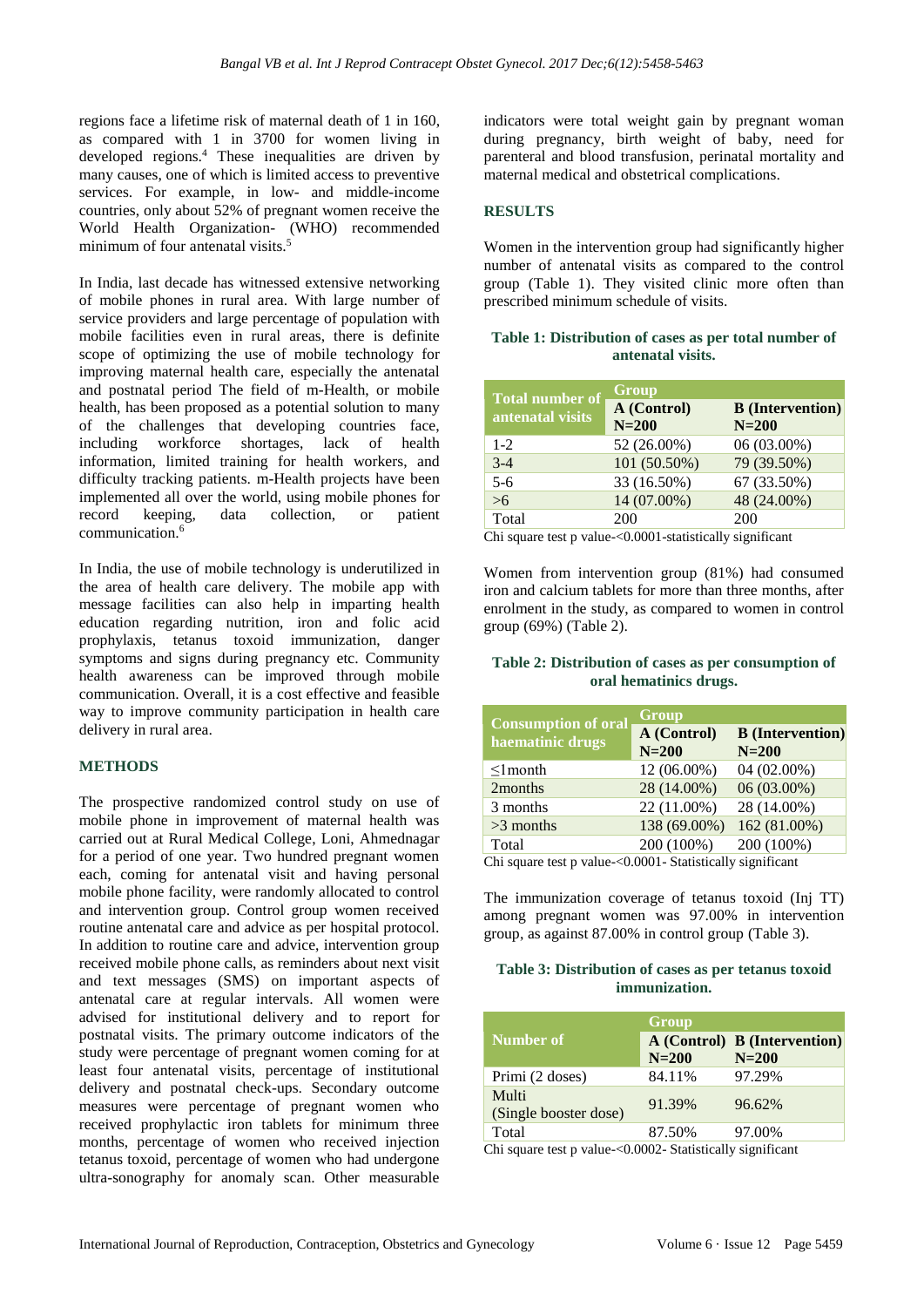#### **Table 4: Distribution of cases as per performance of ultrasonography for anamoly scan.**

| <b>Obstetric</b>                 | Group                  |                                    |  |
|----------------------------------|------------------------|------------------------------------|--|
| ultrasound<br>examination        | A (Control)<br>$N=200$ | <b>B</b> (Intervention)<br>$N=200$ |  |
| Second trimester<br>anamoly scan | 89/112 (79.46%)        | 111/120 (92.50%)                   |  |
| Third trimester<br>scan          |                        | 155/200 (77.50%) 189/200 (94.50%)  |  |
| Total                            | 244/312 (78.20%)       | 300/320 (93.75%)                   |  |

Chi square test p value-<0.0001- Statistically Significant

Satisfactory weight gain (>10kg) was observed in 35.00% of pregnant women from intervention group as against 25.00% in control group. Ultrasound examination for anomaly scan was performed in 93.00%women from intervention group as compared to 79.00% from control group (Table 4).

#### **Table 5: Distribution of cases as per hemoglobin level at the time of delivery.**

| <b>Haemoglobin</b>            | Group       |                         |
|-------------------------------|-------------|-------------------------|
| level at the time             | A (Control) | <b>B</b> (Intervention) |
| of delivery                   | $N = 157$   | $N = 170$               |
| $<$ 6 grams                   | 02 (01.27%) | $00(00.00\%)$           |
| 6-8 grams                     | 10(06.36%)  | $05(02.94\%)$           |
| $8-10$ grams                  | 59 (37.57%) | 53 (31.17%)             |
| $>10$ grams                   | 86 (54.77%) | 112 (65.88%)            |
| Total                         | 157 (100%)  | 170 (100%)              |
| $\sim$ $\sim$<br>$\mathbf{r}$ | 0.0110.011  | . .                     |

Chi square test p value-0.0119- Statistically significant

Thirty six percent of women in intervention group had anemia of variable severity, as against forty five percent in control group. Majority of women with anemia had hemoglobin level in between 6-8 grams percent (Table 5).

#### **Table 6: Distribution of cases as per place of delivery.**

|                          | Group                  |                                      |
|--------------------------|------------------------|--------------------------------------|
| <b>Place of delivery</b> | A (Control)<br>$N=200$ | <b>B</b> (Intervention)<br>$N = 200$ |
| Pravara rural hospital   | 157 (78.50%)           | 170 (85.00%)                         |
| Government hospital      | 10 (05.00%)            | 06 (03.00%)                          |
| Privarte hospital        | 11 (05.50%)            | 07 (03.50%)                          |
| Home                     | 12 (06.00%)            | 02 (01.00%)                          |
| Undelivered              | 10 (05.00%)            | 15 (07.50%)                          |
| Total                    | 200                    | 200                                  |

Higher percentage of women from intervention group delivered at Pravara Rural Hospital than control group. Approximately 10% women delivered in either government or private hospitals. Overall percentage of home delivery was 5% (Table 6). The rate of low birth weight babies was 30% in women from intervention group as against 35%in women from control group. The perinatal mortality among babies born at Pravara Rural Hospital was lower in intervention group (2.94%) as compared to control group (3.82%). The need for blood transfusion for correction of anemia was significantly higher in control group (3.00%) as compared to intervention group (0.00%). Similarly, the need for parenteral iron therapy for correction of iron deficiency anemia was higher in control group (5.00%) as compared to intervention group (2.00%). Overall, 8.00% women required treatment for anaemia in control group as against 2.00% in intervention group. The medical and obstetric maternal complications during pregnancy and labor were 24.00% and 31.00% in intervention and control group respectively Significantly large number of women from intervention group (85.00%) visited Pravara Rural Hospital, for postnatal check up, as compared to the women from the control group (21.00%) (Table7).

#### **Table 7: Distribution of cases as per number of postnatal visits.**

| <b>Number of</b> | Group                    |                                    |
|------------------|--------------------------|------------------------------------|
| postnatal visits | A (Control)<br>$N = 157$ | <b>B</b> (Intervention)<br>$N=170$ |
| 0                | 46 (29.29%)              | $10(05.88\%)$                      |
|                  | 78 (49.68%)              | $16(09.41\%)$                      |
| $\overline{c}$   | 32 (20.38%)              | 141 (82.94%)                       |
| 3 or more        | 01(00.63%)               | 03 (01.76%)                        |
| Total            | 157 (100.00%)            | 170 (100.00%)                      |

Chi square test p value-0.0001- Statistically significant

The acceptance of permanent method of contraception (tubal ligation) was higher in intervention group (30.00%) as compared to control group (27.00%). Fifty five percent of women from intervention group and thirty one percent women from control group accepted permanent method of sterilization with two or less number of living children. Maximum number of subjects (98%) from the intervention group expressed satisfaction about mobile phone intervention.

#### **DISCUSSION**

The randomized control trial was conducted to know the usefulness of mobile phone in improving the quality of antenatal care in rural area of Ahmednagar district in Maharashtra state, India. The literature search on the subject revealed that there are very few published studies on the subject in India, where as majority of studies are from African subcontinent.

The present study was conducted at a tertiary care hospital, which drains majority of antenatal and high risk pregnancies from the neighbouring townships. A survey was conducted before beginning of the study to find out the availability of the mobile phone with the study subjects i.e. pregnant women. Survey revealed that 45 percent of women attending antenatal clinic possessed the personal mobile phone and another 40 percent of the women had access to mobile phone at home. Mobile phone was owned by some close relative /family member staying with the pregnant woman. The survey also revealed that women were using mobile phone either for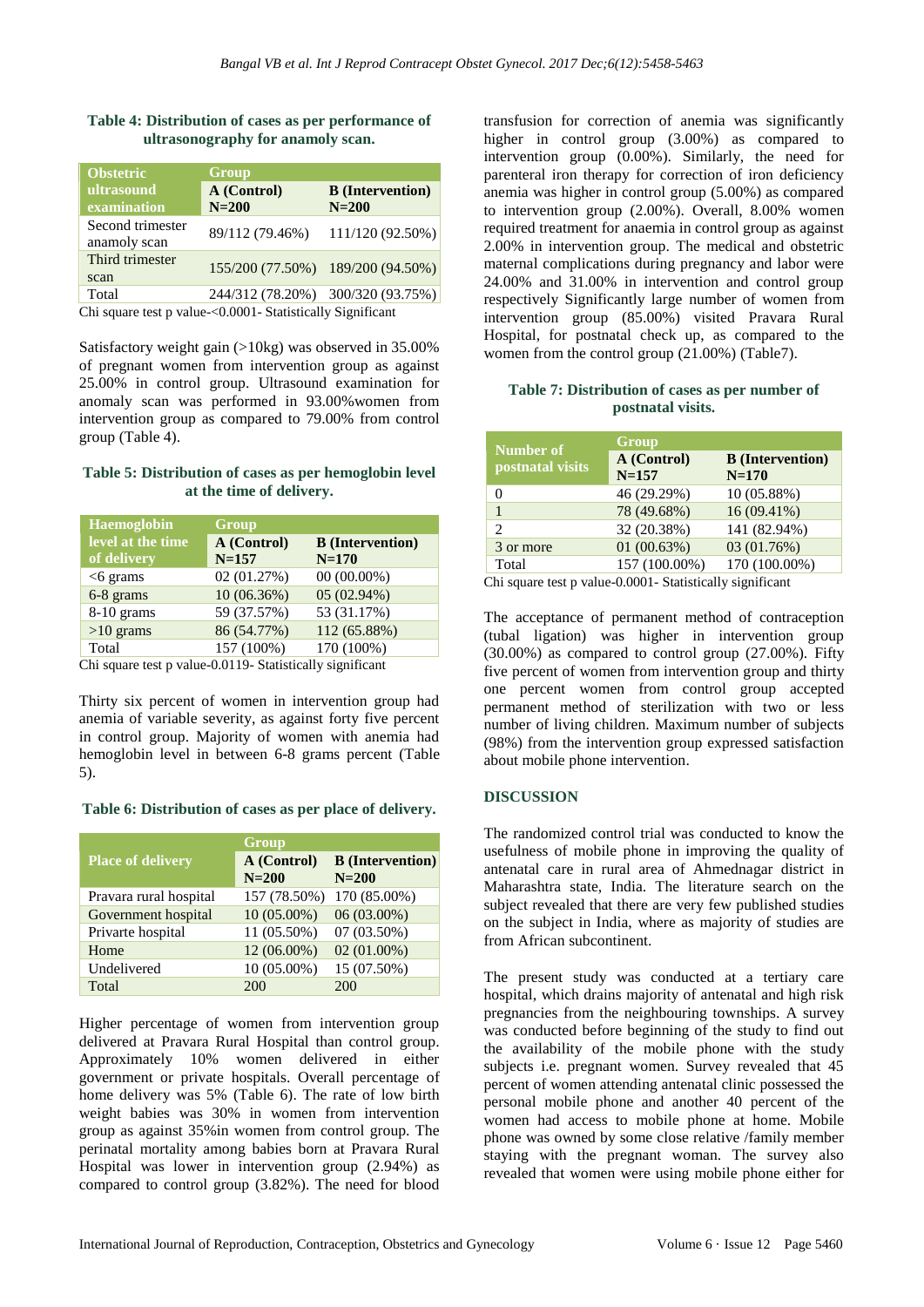calling purpose or for receiving the text messages. Mobile users were able to receive and reply to the phone call and text messages. Majority did not have internet facility in the mobile phone. There was good response from the pregnant women regarding willingness to participate in the study. They expressed preference for text messages in local language and a phone call, for establishing communication with them.

Analysis of findings related to number of antenatal visits revealed that women from the intervention group had significantly more number of antenatal visits as compared to the control group. Phenomena of missing of an antenatal visit was predominantly seen in women from control group. Women in intervention group had visited clinic more often than prescribed minimum schedule of visits. As against minimum four antenatal visits prescribed to both control and intervention group, the study subjects from intervention group had more than 6 visits in 24 percent women as against only 6 percent in control group. Similarly, 34 percent women from intervention group had 4-6 visits as compared to 17 percent women from control group. The difference in the percentage of antenatal visits in control and intervention group was statistically significant. Lund et  $al^7$  observed that the mobile phone intervention was associated with an increase in antenatal care attendance. In the intervention group 44% of the women received four or more antenatal care visits versus 31% in the control group (OR, 2.39; 95% CI, 1.03-5.55).

There was a trend towards improved timing and quality of antenatal care services across all secondary outcome measures although not statistically significant. West DM reported study that m-Health programs had shown positive results.<sup>8</sup> An estimated 281,000 new mothers signed up for the Text4Baby service. Researchers in China have found that —text message and telephone reminders improved appointment attendance by 7 percent and in Malaysia, non attendance dropped by 40 percent among new mothers, who received text reminders of their medical appointments.<sup>8</sup> Lund et al reported that the majority, 59%, of intervention women stated that receiving text messages influenced the number of times they attended antenatal care.<sup>7</sup> In addition, 71% felt that the educational messages helped them in various areas including learning about danger signs in pregnancy and feeling that the health system cared for them.

Watterson JL reported in her review article that, there was some evidence that the m-Health intervention implemented had a positive impact on patient or health worker behaviour.<sup>3</sup> Two of the seven studies examining antenatal care attendance were RCTs. Both studies used text message reminders and education for pregnant women and one also provided the women with mobilephone vouchers to contact their health worker, if needed. Both studies found a statistically significant increase of over 10% in the proportion of women receiving at least four antenatal care visits between the intervention and control groups. Another study examined antenatal care attendance before and after implementation of the m-Health application for improved patient records and automated appointment reminders; this study similarly found a statistically significant improvement in on-time antenatal care attendance following implementation. A study conducted in China in which text message were sent as reminders for antenatal care and health advice to an intervention group and found a statistically significant increase in antenatal care attendance, compared to a historic control group.

The remaining studies examining antenatal care attendance found some self-reported behaviour change from both patients and health workers. One study examining postnatal care attendance used a historic control group from the previous 6 months in the same hospital and found that the intervention group, receiving text message appointment reminders, were 50% less likely to fail to attend their appointment. Another study found that women self-reported intended or actual behaviour change, including increased attendance to postnatal care, after receiving voice or SMS messages with education and reminders.

Fedha T in their study of 191women showed that 7.4% of those followed up had less than 4 antenatal visits, while 18.6% of those not followed up, had less than 4 visits with a p value 0.002, which showed there was significantly higher proportion of women on follow up, who had more than 4 antenatal visits. $9$  There was significantly higher proportion of women on follow up, who received diet and place of delivery counselling, malarial prophylaxis, iron and vitamin supplements and de-worming drugs

Noordam AC et al reported the Robust studies providing evidence on the impact of introducing mobile phones to improve the quality or increase the use of maternal health services are lacking.<sup>10</sup> However, there was a broad agreement that access to communication was an essential component of improving the use and quality of maternal health services. The mobile phone had a high potential as it is small, portable, widely used, relatively cheap and the extending network coverage increasingly enables communication with rural and isolated areas. The extremely quick uptake of mobile phones worldwide can shorten delays in seeking and receiving health care.

Beuermann DW et al, reported a study with the main findings suggesting that SMS increased the number of prenatal care visits by 5 percent and the number of prenatal care visits attended on time by 10 percent.<sup>11</sup> However, these effects were stronger for more educated women with easier access to health centres. Car, Josip et al reported three studies with moderate quality evidence that mobile text message reminders improved the rate of attendance at healthcare appointments compared to no reminders (risk ratio (RR) 1.10 (95% confidence interval (CI) 1.03 to 1.17)).<sup>12</sup>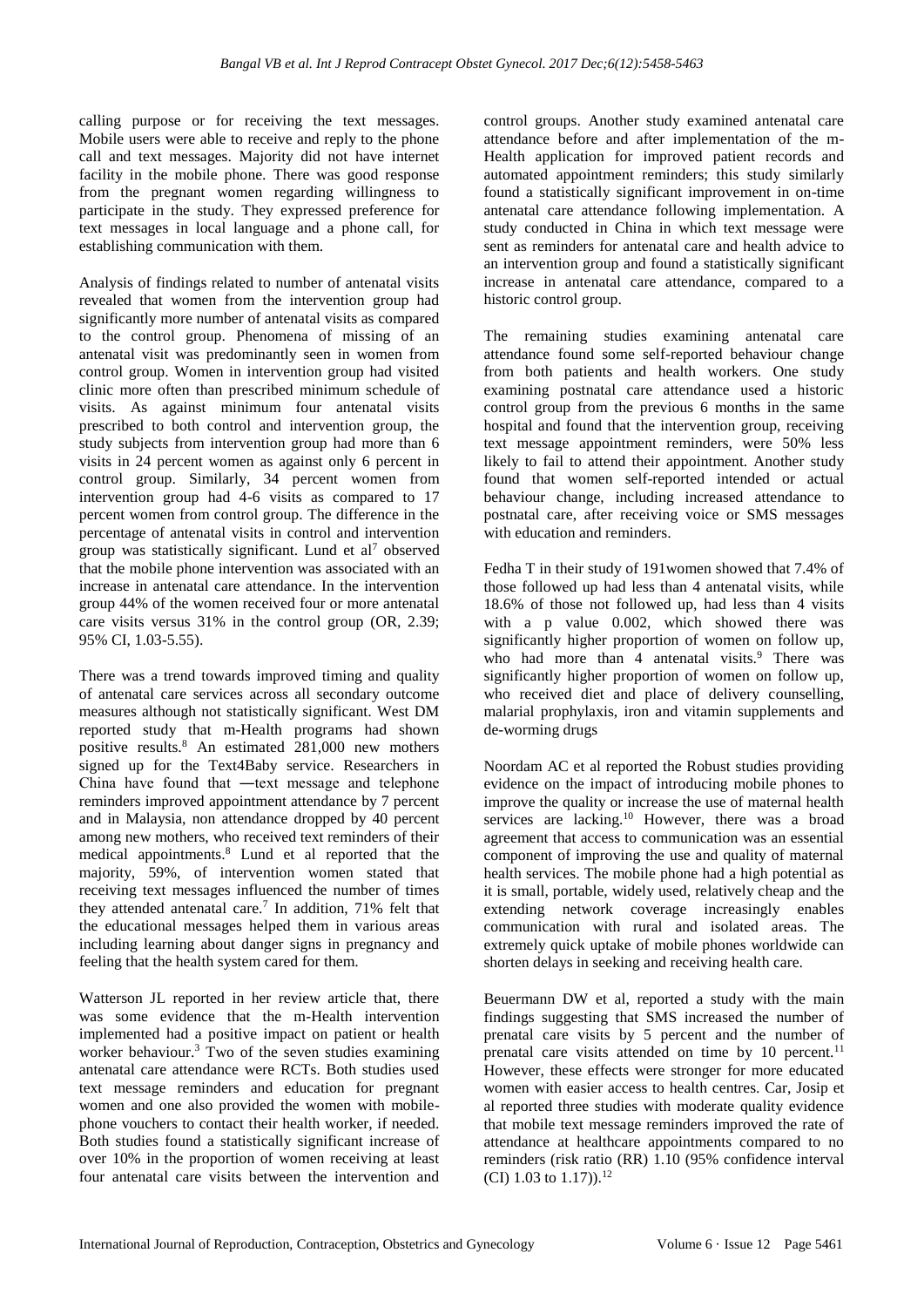Kaewkungwal J et al in their study revealed that the module improved ANC/EPI coverage in the study area along the country border including for both Thai and non-Thai mothers and children, who were either permanent resident or migrants; numbers of ANC and EPI visit ontime as per schedule significantly increased; there was less delay of antenatal visits and immunizations.<sup>13</sup> Mushamiri I et al Study concluded that the incorporation of m-Health tools in CHW programs improved the adherence to ANC and PNC and enhanced PMTCT efforts.<sup>14</sup> Datta SS et al reported that seventy per cent of pregnant women were willing to receive health information via text messages, and 98.33 per cent believed text messages could effectively spread health messages.<sup>15</sup> A significant increase in knowledge was observed following delivery of the text messages. These findings suggested that mobile communication between health care provider and pregnant women, could create awareness among pregnant women about importance of regular antenatal visits. The women in the rural area are dependent on the male counterpart for attending antenatal clinic. The telephonic message or a phone call from a hospital regarding the antenatal visit helped in creating awareness among the other members of the family, ultimately improving the attendance at the antenatal clinic. The less educated women need to convince the family persons, especially the male folk for taking them to antenatal clinic. Women's health is in general is not a priority agenda for men, especially in villages.

The phone call was found to be more effective mode of communication as compared to the text messages in the present study. The study subjects when interviewed about it, replied in majority (92%) that they received the phone call from the hospital about their visit. Thirty percent subjects said that they had forgotten the exact day and date of visit, and phone call just two days before, reminded them about it and helped them to arrange for travel and accompaniment to antenatal clinic. Eighty six percent of women from intervention group could follow the exact days and dates of their visit. This helped them to receive attention from their regular doctor. This helped to built rapport with a particular doctor. This helped women to build trust and confidence about the services of the hospital. As against, the women from control group, either missed their antenatal visits as they forgot about it or they reported on wrong days, thus not meeting their regular doctor. At times, they were sent back by the doctors and asked them to report on their respective days. This resulted in inconvenience, mistrust and lack of confidence about the services rendered by the hospital. In the present study, it was observed that the women in intervention group had higher consumption of oral haematinic tablets than women from control group. Significantly higher number of women from intervention group (81%) had consumed iron and calcium tablets for more than three months, after enrolment in the study, as compared to women in control group (69%). Women in the rural area are dependent on the family members for purchasing iron tablets for them. Telephonic reminders by doctors or nurses were responsible for higher percentage of injection tetanus toxoid immunization coverage in intervention group as compared to control group. Lund et al reported that there was a trend towards favourable intervention association across all secondary outcome measures, although not statistically significant.<sup>7</sup> In the intervention group 72% of nullipara women received two doses of tetanus vaccination versus 56% in the control group (OR, 1.62; 95% CI, 0.81-3.26). The perinatal deaths are the deaths that occur during intrauterine life after 28 weeks of pregnancy till seven days after birth, thus it consists of intrauterine deaths (macerated still births), intrapartum deaths (fresh Still births) and early neonatal deaths. The perinatal deaths mainly occur in high risk pregnancies. Unbooked status, poor supervision during pregnancy, poor quality of natal care and absence of neonatal care facilities. The perinatal mortality among babies born at Pravara Rural Hospital was lower in intervention group (2.94%) as compared to control group (3.82%). This could be attributed to optimum antenatal care, institutional deliveries, timely deliveries by appropriate route, good quality natal care and neonatal care .

In the present study, it was observed that the need for blood transfusion for correction of anaemia was significantly higher in control group (3.00%) as compared to intervention group (0.00%). Similarly, the need for parenteral iron therapy for correction of iron deficiency anaemia was higher in control group (5.00%) as compared to intervention group (2.00%). Overall, 8.00% women required either parenteral iron therapy or blood transfusion for treatment of anaemia in control group as against 2.00% in intervention group. This difference was significant. The possible reasons for less number of women requiring anaemia treatment in intervention group could be related to better antenatal care, more frequent visits, better nutrition following dietary advice received through mobile phone calls and text messages and due to direct contact with specialists at the antenatal clinic. Similar observations were noted by other authors in their studies.<sup>7</sup> Postnatal visit is also useful in providing contraceptive advice to woman or the couple. It is a good opportunity to counsel the couple about the importance of spacing between the issues and adoption of small family norms. The couple can be educated about various options available for contraception or sterilization. In the present study, the pregnant woman and or her husband was educated through text messages about the importance of postnatal visits. Majority of women from intervention group (85.00%) visited Pravara Rural Hospital, for postnatal check up, as compared to the women from the control group (21.00%). This was one of the most significant finding and achievement of the present study. This has helped in many ways. The male participation in child rearing has increased. Husband of the woman or the close family members visited the hospital during child immunization. The Ghana health Service-Policy planning monitoring and evaluation division, reported in the pilot